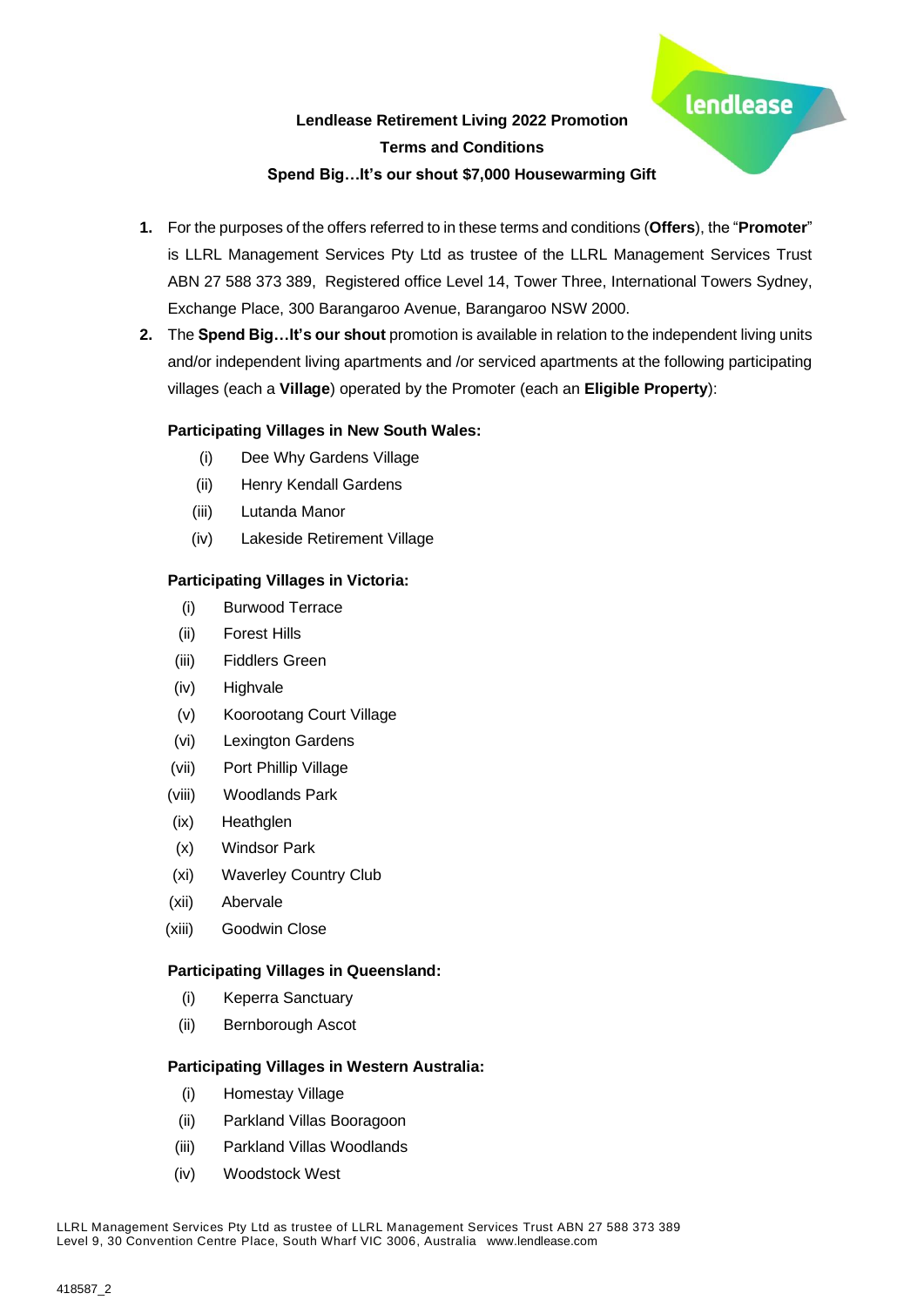**3.** The **'\$7000 Welcome Gift' Offer** is available in relation to the purchase or lease of independent living units and/or independent living apartments and/or serviced apartments at the following participating villages (each a **Village**) operated by the Promoter (each an **Eligible Property**):

# **Participating Villages in New South Wales**:

**(i)** Ardency Aroona

# **Participating Villages in Victoria:**

- **(i)** Classic Residences Brighton
- **(ii)** Menzies Malvern
- **(iii)** The Brighton on Bay
- **4.** The **Offers** are available only to the following prospective Eligible Buyers (who must be residents of Australia) (**Eligible Buyers**):
	- **a.** The first 10 prospective Eligible Buyers to reserve an Eligible Property in Queensland (excluding Bernborough Ascot); and
	- **b.** The first 10 prospective Eligible Buyers to reserve an Eligible Property at Bernborough Ascot in Queensland; and
	- **c.** The first 35 prospective Eligible Buyers to reserve an Eligible Property in New South Wales; and
	- **d.** The first 35 prospective Eligible Buyers to reserve an Eligible Property in Victoria; and
	- **e.** The first 15 prospective Eligible Buyers to reserve an Eligible Property in Western Australian,

who comply with the remaining terms and conditions in this document.

- **5.** To be eligible for the **Offers**, Eligible Buyers must pay a \$1,000 reservation fee and reserve an Eligible Property through an agent of the Promoter by 29 April 2022, and then satisfy the following conditions:
- **(i)** Sign the appropriate residence agreements in the form required by the Promoter in order to allow the Eligible Buyer to reside at the relevant Village (**Agreement**) by; and
- **(ii)** Complete settlement of the Eligible Property on or before 30 June 2022.
	- **6.** Eligible Properties must be purchased at the 'reserve price' specified by the Village Manager, or higher, in order to qualify for the Offers. Any negotiated sale by the exiting resident at an amount below the specified 'reserve price' will not be eligible. This applies in addition to any other requirements in these terms for the Offers to be available.
	- **7.** The Offers are only available for sales by the relevant Promoter's sales agents or representatives

and is not available for sales by external agents and representatives.

**8.** The following persons are ineligible for the Offers:

<sup>#418587</sup>v3. []LLRL Management Services Pty Ltd as trustee of LLRL Management Services Trust ABN 27 588 373 389 Level 6, 699 Collins St, Docklands, Vic 3008, Australia [www.lendlease.com](http://www.lendlease.com/)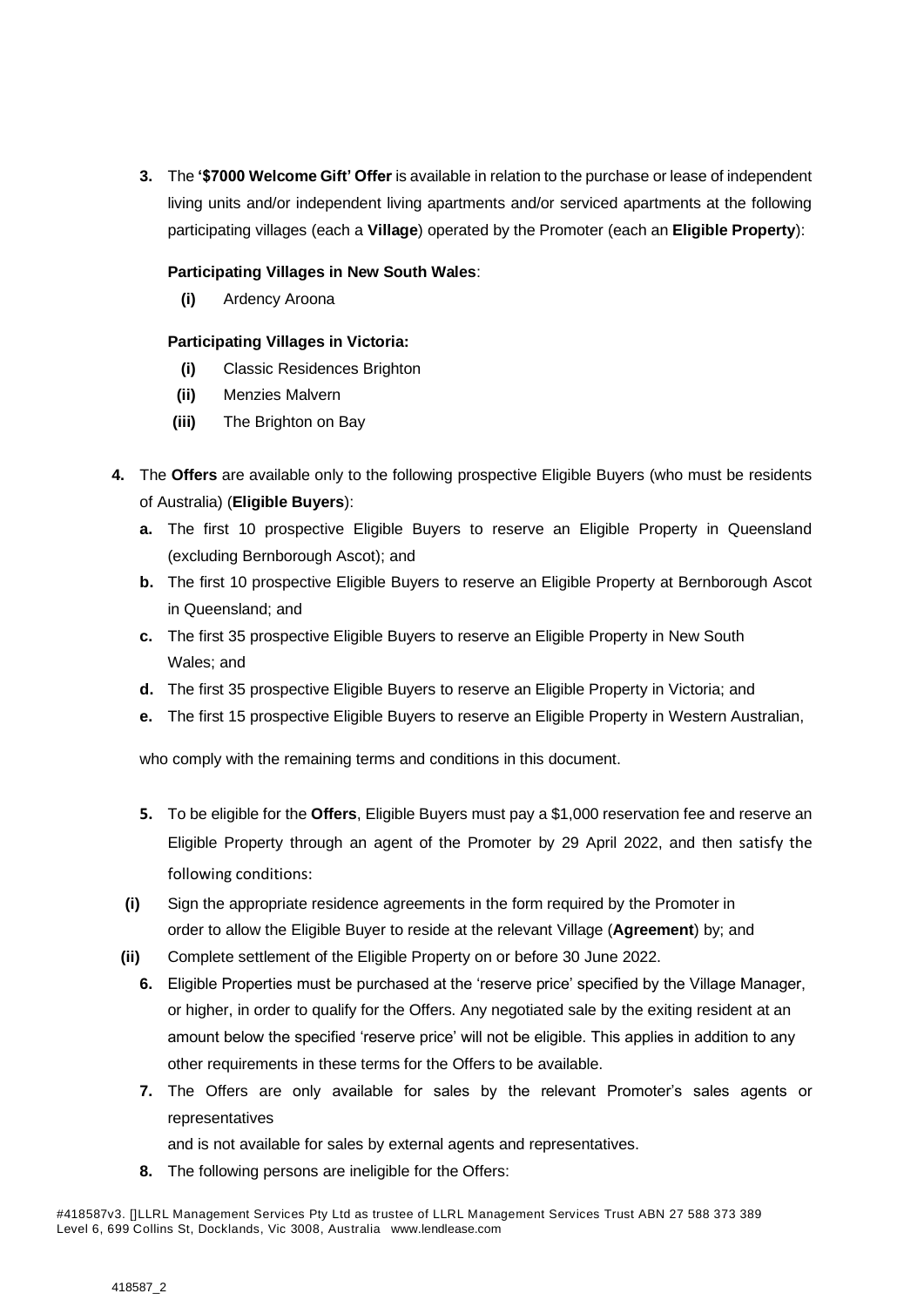- (i) employees of:
	- a. the Promoter; and
	- b. the Promoter's related bodies corporate (as that expression is defined in the Corporations Act 2001 (Cth)) and associated agencies, companies and contractors; and
- (ii) members of the Immediate Families of the employees referred to in the preceding subparagraph, where "Immediate family" means any of: a spouse or domestic partner, ex- spouse or ex-domestic partner, de-facto spouse or ex-de-facto spouse, child or step child (whether natural or by adoption), parent, step parent, grandparent, step grandparent, uncle, aunt, niece, nephew, brother, sister, step brother, step sister or first cousin.
	- **8.** The Offers consist of the Promoter or a related entity providing the Eligible Buyer a Home gift card (or similar) (**Gift Card**) of the value of \$7,000, after settlement of the purchase of the Eligible Property.
	- **9.** The Offers commences at 9:00am on 31 January 2022 and closes at 5:00pm 29 April 2022 (**Campaign Period**). The Promoter may extend the Campaign Period at its sole discretion (**Extended Campaign Period**). Details of any Extended Campaign Period will be posted on [www.retirementbylendlease.com.au.](http://www.retirementbylendlease.com.au/) References in these terms and conditions to the Campaign Period include any Extended Campaign Period, where applicable.
	- **10.** The Offers will not vary the definition or amount payable as the "purchase price", "ingoing contribution" "loan amount" or equivalent under any contract or other disclosure document provided to and/or entered into by the Promoter or its related body corporate and/or the Eligible Buyer, including those documents referred to as the *Residence and Management Contract, Lease and Loan Agreement.*
	- **11.** The Offers are not available where the Eligible Buyer reserves an Eligible Property under the Promoter's residence agreement known as the "Pay As You Go Contract".
	- **12.** Cancelled deposits/reservations or contracts are not eligible for the Offers. The Promoter reserves the right to claim the cost of the Offers in the case of cancellation.
	- **13.** The Gift Card is not redeemable for cash and is personal to the Eligible Buyer. It cannot be transferred, exchanged or otherwise dealt with. The Promoter is not responsible for any lost or damaged gift cards. The offer cannot be claimed in conjunction with any other offer or promotion in relation to the Eligible Property.
	- **14.** By receiving these terms and conditions, verbally confirming a desire to participate in the Offers and/or accepting the Gift Card, the Eligible Buyer is deemed to have accepted these terms and conditions.
	- **15.** The Eligible Buyer will be responsible for complying with the terms and conditions imposed by the issuer of the Gift Card in relation to its storage and use. Lendlease will not be responsible for any misuse of the Gift Card by the Eligible Buyer and any consequences this may have. Lendlease does not have any direct relationship with the issuer in relation to the Gift Card.
	- **16.** Nothing in these terms and conditions is intended to exclude, restrict or modify rights which the Eligible Buyer may have under any law (including the Australian Consumer Law) which may

<sup>#418587</sup>v3. []LLRL Management Services Pty Ltd as trustee of LLRL Management Services Trust ABN 27 588 373 389 Level 6, 699 Collins St, Docklands, Vic 3008, Australia [www.lendlease.com](http://www.lendlease.com/)